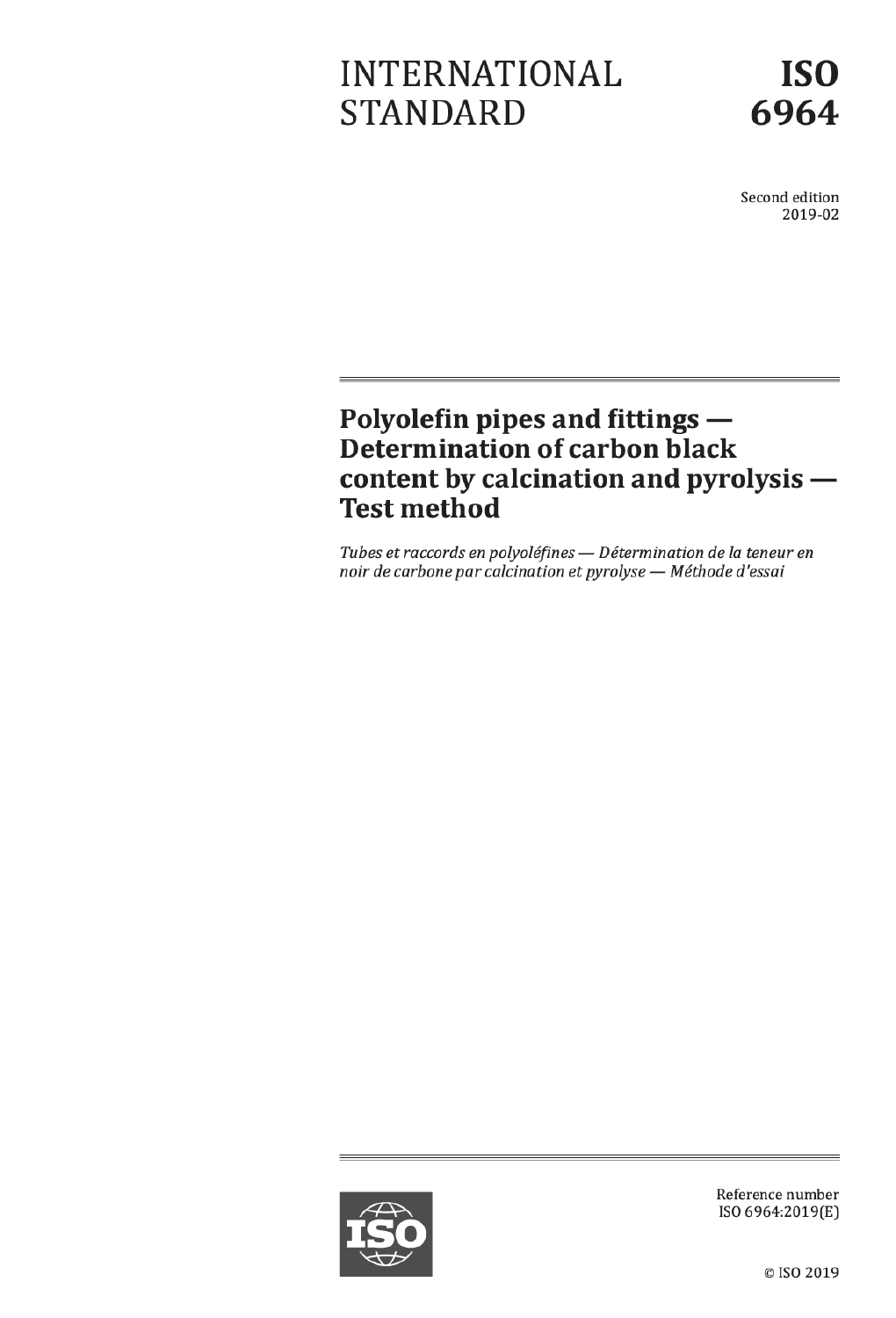

# COPYRIGHT PROTECTED DOCUMENT

### © ISO 2 019

All rights reserved. Unless otherwise specified, or required in the context of its implementation, no part of this publication may be reproduced or utilized otherwise in any form or by any means, electronic or mechanical, including photocopying, or posting on the internet or an intranet, without prior written permission. Permission can be requested from either ISO at the address below or ISO's member body in the country of the requester.

ISO copyright office <u>c</u> + c =  $\frac{1}{2}$  , and  $\frac{1}{2}$  =  $\frac{1}{2}$  . The second second  $\frac{1}{2}$ CH -1 214 Vernier, Geneva Phone: +41 22 749 01 11 Fax: +41 22 749 09 47 Email: copyright@iso.org Website: www.iso.org

Published in Switzerland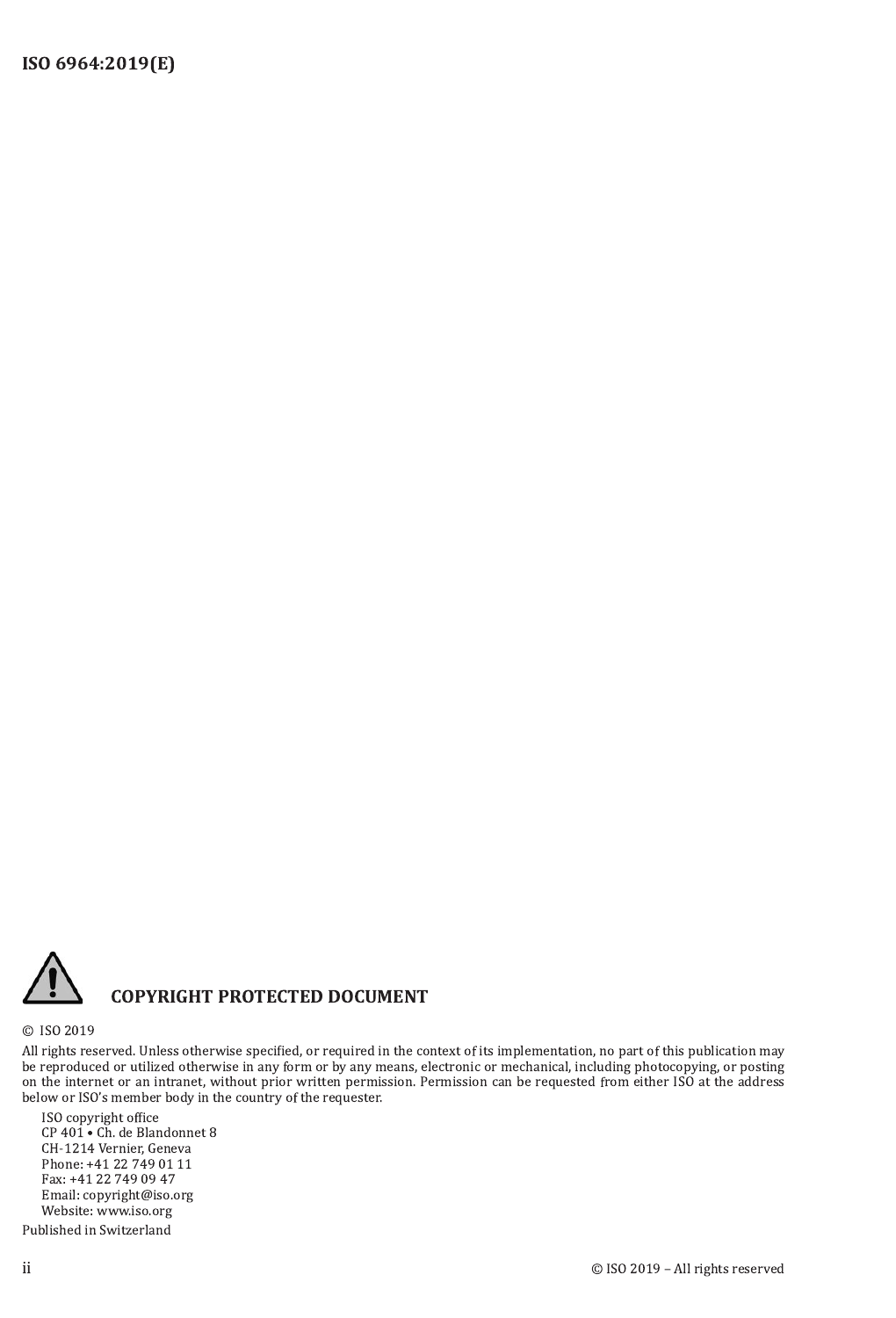# **Contents**

Page

| 1 |                                                               |                |  |
|---|---------------------------------------------------------------|----------------|--|
| 2 |                                                               |                |  |
| 3 |                                                               |                |  |
| 4 | Method A: Electrical tube furnace <b>Material Community</b> 2 |                |  |
|   | 4.1                                                           |                |  |
|   | 4.2<br>4.3                                                    |                |  |
|   |                                                               | 4.3.1          |  |
|   |                                                               | 4.3.2          |  |
|   |                                                               | 4.3.3          |  |
|   |                                                               | 4.3.4          |  |
|   |                                                               | 4.3.5          |  |
|   |                                                               | 4.3.6          |  |
|   | 4.4                                                           |                |  |
| 5 |                                                               |                |  |
|   | 5.1                                                           |                |  |
|   | 5.2                                                           |                |  |
|   |                                                               | 5.2.1          |  |
|   |                                                               | 5.2.2          |  |
|   |                                                               | 5.2.3          |  |
|   |                                                               | 5.2.4          |  |
|   |                                                               | 5.2.5<br>5.2.6 |  |
|   | 5.3                                                           |                |  |
|   |                                                               |                |  |
| 6 |                                                               |                |  |
|   | 6.1<br>6.2                                                    |                |  |
|   |                                                               | 6.2.1          |  |
|   |                                                               | 6.2.2          |  |
|   |                                                               | 6.2.3          |  |
|   |                                                               | 6.2.4          |  |
|   |                                                               | 6.2.5          |  |
|   |                                                               | 6.2.6          |  |
|   | 6.3                                                           |                |  |
| 7 |                                                               |                |  |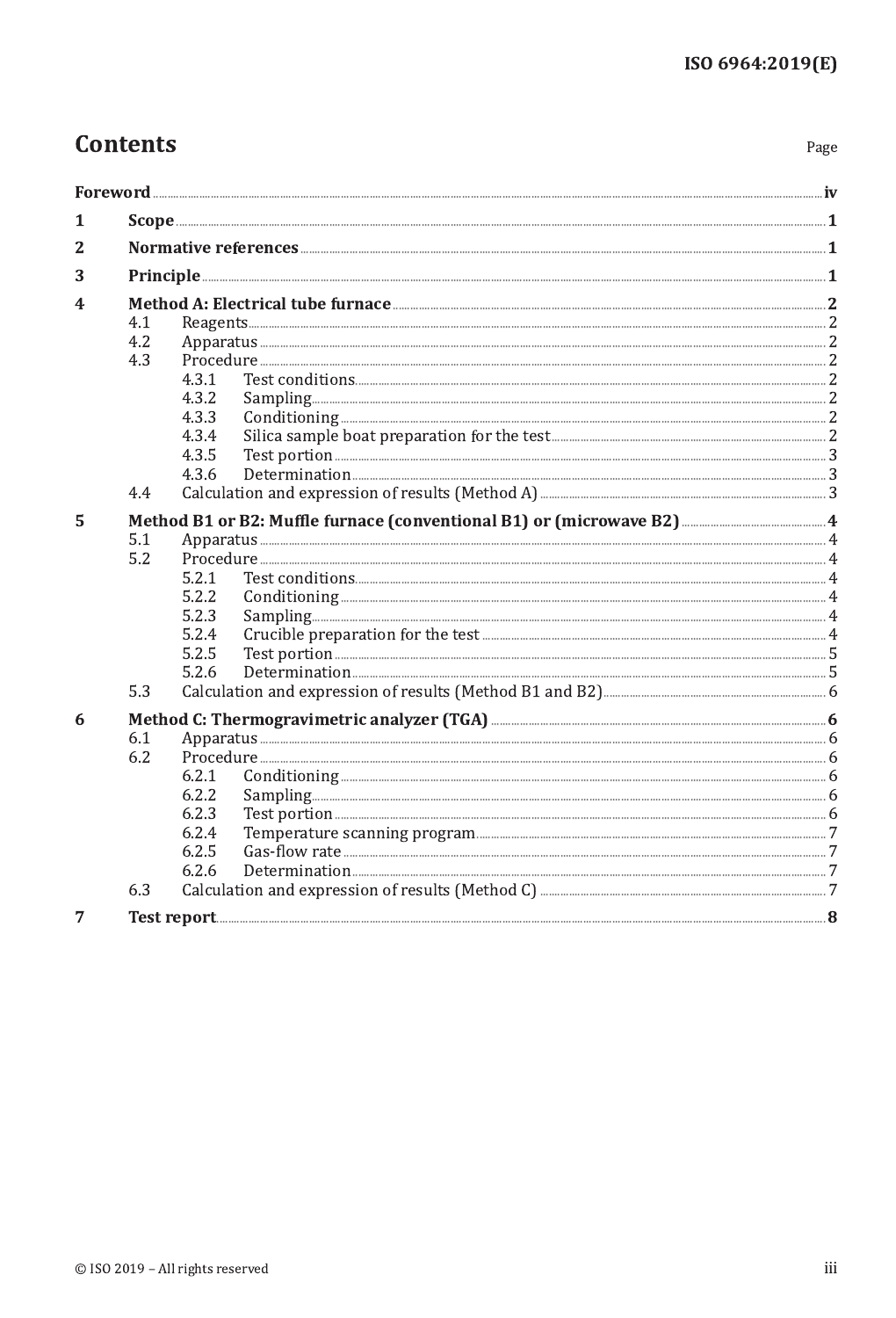#### **Foreword** Foreword

ISO (the International Organization for Standardization) is a worldwide federation of national standards bodies (ISO member bodies). The work of preparing International Standards is normally carried out through ISO technical committees. Each member body interested in a subject for which a technical committee has been established has the right to be represented on that committee. International organizations, governmental and non-governmental, in liaison with ISO, also take part in the work. ISO collaborates closely with the International Electrotechnical Commission (IEC) on all matters of electrotechnical standardization.

The procedures used to develop the intended the substance intended intended for its further manufacture inte described in the ISO/IEC Directives, Part 1. In particular, the different approval criteria needed for the different types of ISO documents should be noted. This document was drafted in accordance with the editorial rules of the ISO/IEC Directives, Part 2 (see www.iso.org/directives).

Attention is drawn to the possibility that some of the elements of this document may be the subject of patent rights. ISO shall not be held responsible for identifying any or all such patent rights. Details of any patent rights identified during the development of the document will be in the Introduction and/or on the ISO list of patent declarations received (see www.iso.org/patents).

Any trade name used in this document is information given for the convenience of users and does not constitute an endorsement.

For an explanation of the voluntary nature of standards, the meaning of ISO specific terms and expressions related to conformity assessment, as well as information about ISO's adherence to the World Trade Organization (WTO) principles in the Technical Barriers to Trade (TBT) see www.iso .org/iso/foreword.html

This document was prepared by Technical Committee ISO/TC 138, Plastics pipes, fittings and valves for the transport of fluids, Subcommittee SC 5, General properties of pipes, fittings and valves of plastic  $\overline{a}$  materials and their accessories  $-$  Test methods and basic specifications.

This second edition cancels and replaces the first edition (ISO 6964:1986), which has been technically revised. The main changes compared with the last edition are the following:

Conventional and microwave muffle furnace test methods, and a thermogravimetric analyzer (TGA) test method have been added. tes t method have been added .

Any feedback or questions on this document should be directed to the user's national standards body. A complete listing of these bodies can be found at www.iso.org/members.html.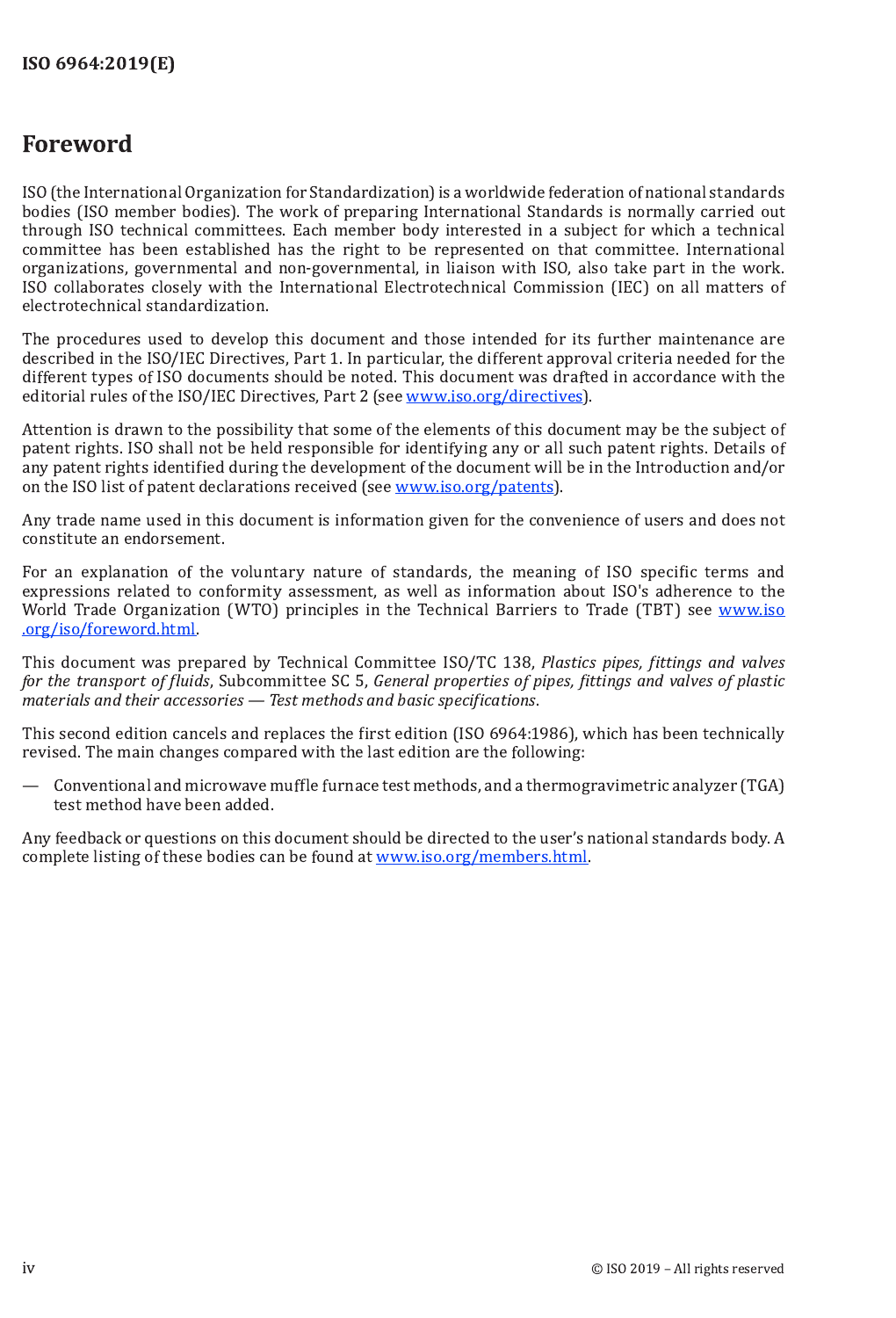# <span id="page-4-0"></span>Polyolefin pipes and fittings — Determination of carbon black content by calcination and pyrolysis — Test method

#### $\mathbf 1$ **Scope**

This document specifies test methods for the determination of the carbon black content of polyolefin compositions used in particular for the manufacture of pipes and fittings, and provides a basic specification for polyethylene pipes and fittings.

This document applies equally to the material for manufacture and to any material taken from a pipe or fitting.

#### $\overline{2}$ 2 Normative references

The following documents are referred to in the text in such a way that some or all of their content constitutes requirements of this document. For dated references, only the edition cited applies. For undated references, the latest edition of the referenced document (including any amendments) applies.

ISO 11358-1, Plastics — Thermogravimetry (TG) of polymers — Part 1: General principles

# 3 Principle

It is possible to determine the carbon black content of polyolefin compositions by one of the following three methods:

- a) Pyrolysis of the sample at  $(550 \pm 50)$  °C in a stream of nitrogen for 45 min followed by calcination at (900  $\pm$  25) °C, by using an electrical tube furnace (Method A).
- b) Pyrolysis of the sample in a quartz crystal crucible with lid, by using a muffle furnace. According to the type of muffle furnace used there are two different procedures:
	- 1) Conventional muffle furnace (Method B1): pyrolysis from (325  $\pm$  25) °C to (550  $\pm$  25) °C at 15 °C/min and at (550  $\pm$  25) °C for (10  $\pm$  0.5) min followed by calcination at (900  $\pm$  25) °C.
	- 2) Microwave muffle furnace (Method B2): pyrolysis at (520  $\pm$  25) °C for (10  $\pm$  0,5) min followed by calcination at (900  $\pm$  25) °C.
- c) Pyrolysis of the sample at a constant rate in a thermogravimetric analyzer (TGA) under inert atmosphere at 800 °C followed by calcination under oxidizing atmosphere at 900 °C (Method C).

Carbon black is decomposed from 500  $^{\circ}$ C in air or oxygen. Therefore, the loss observed between NOTE<sub>1</sub> 500  $\degree$ C and 700  $\degree$ C in air or oxygen corresponds to the overall decomposition of the carbon black.

NOTE 2 If the composition contains, in addition to the carbon black, additives likely to decompose at 900 °C, for example ingredients such as calcium carbonate, the calculation can lead to an over-estimation of the carbon black content. If the ash yield is more than  $1\%$ , further investigation can be required.

Calculate the carbon black content from the difference in mass before and after calcination and pyrolysis.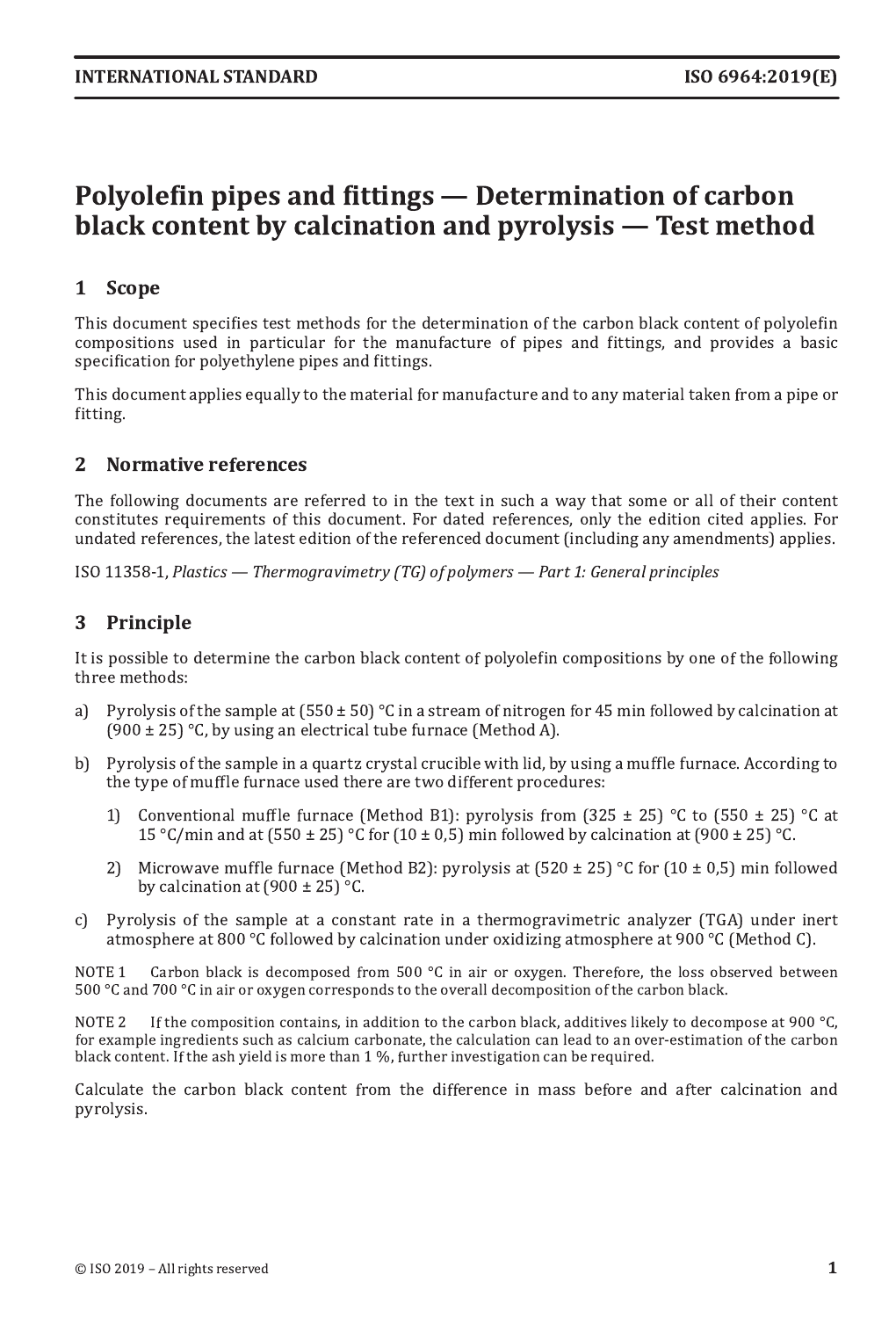#### <span id="page-5-0"></span>Method A: Electrical tube furnace  $\blacktriangle$

### 4.1 Reagents

4.1.1 Dry nitrogen, having an oxygen content less than 20 ppm, under pressure in a steel cylinder provided with a pressure-reducing valve and flow meter.

If required, the nitrogen can be purified by bubbling the gas through a pyrogallol solution or by **NOTE** passing it over heated copper tinsel, foil, wire or turnings or by passing it through a gas purifier prior to passing into the furnace.

## 4.2 Apparatus

 $4.2.1$ **Silica combustion sample boat,** with a sleeve of 50 mm to 60 mm long.

4.2.2 Electric tube furnace, fitted with a device to allow the sample boat to be inserted and withdrawn. The tube is fitted with nozzles to admit the nitrogen and to evacuate the fumes. A diaphragm closed by means of a glass-wool bung placed behind the entry nozzle ensures that the nitrogen stream is distributed uniformly.

The minimum length of the electric tube furnace should be  $\geq 3$  times the length of the sample boat, and the minimum length of the quartz tube should be  $\geq 7$  times the length of the sample boat.

4.2.3 Desiccator, capable of holding the silica sample boat  $(4.2.1)$ .

- $4.2.4$ **Balance,** with an accuracy of  $\pm$  0.1 mg.
- **4.2.5 Timer,** with an accuracy of  $\pm$  1 s.

#### Procedure 4.3 4.3 Procedure

#### $4.3.1$ **Test conditions** 4.3 .1 Test conditions

Determination of mass shall be carried out in a room at standard temperature (23  $\pm$  2) °C.

#### **Sampling**  $4.3.2$

Test specimen may be in the form of pellet or finished product. In the last case, the specimen shall be reduced to small fragments.

### 4.3 .3 Conditioning

The test sample shall be conditioned for 24 h at  $(23 \pm 2)$  °C before preparation.

#### $4.3.4$ Silica sample boat preparation for the test

Take the silica sample boat which shall be clean and weighed, and proceed as follows:

Place the silica sample boat in the electric tube furnace and adjust the temperature to (900  $\pm$  25) °C. Once this temperature is reached, leave to calcination for approximately 1 h. Then, dry the silica sample boat in the desiccator at room temperature and weigh. Place again the silica sample boat into the desiccator for 30 min and weigh again. This operation shall be repeated until constant mass, i.e. until two consecutive weighing do not differ by more than  $0.5$  mg. This weighing is recorded as m.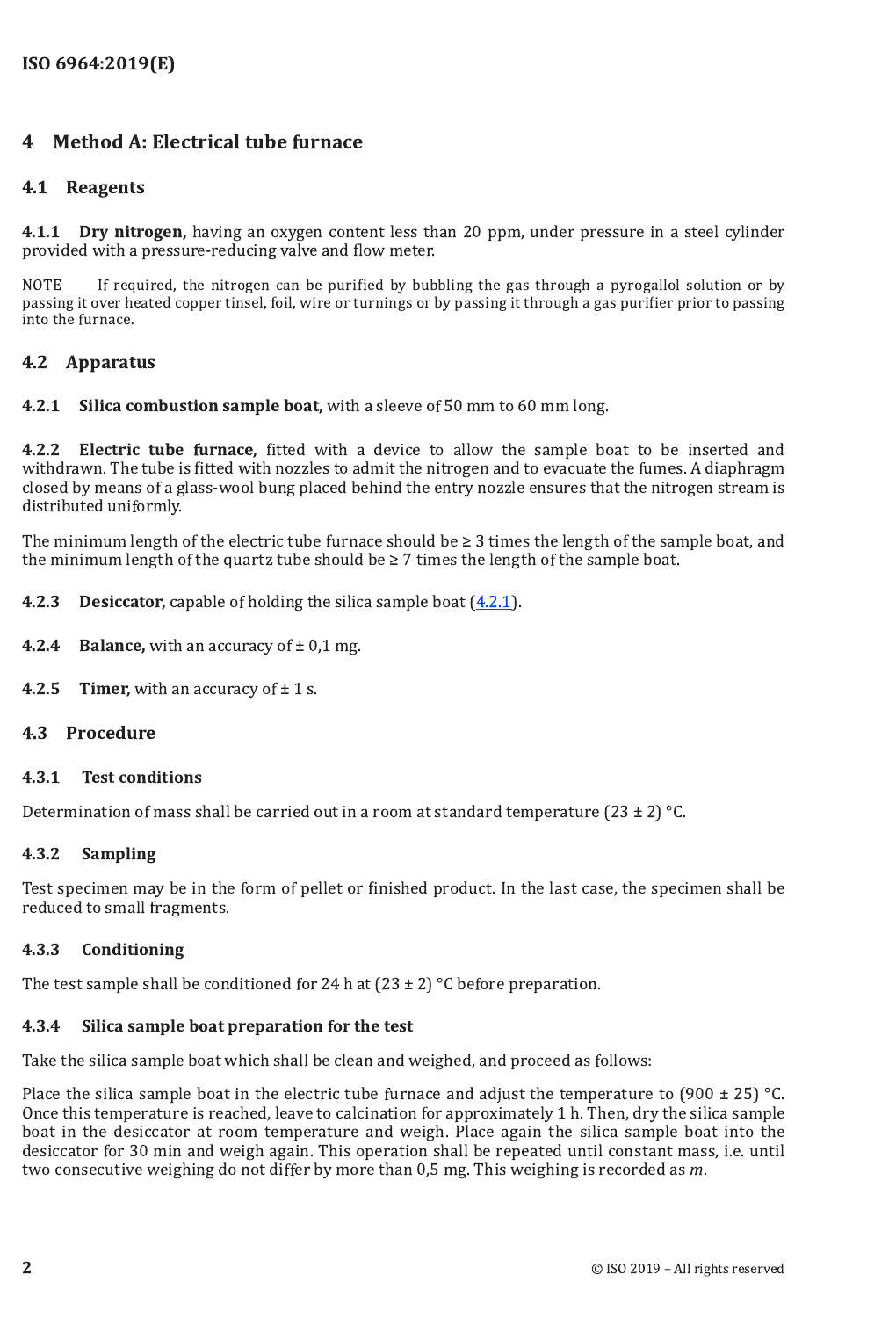#### $4.3.5$ **Test portion**

Three test portions shall be prepared as follows:

Tare the silica sample boat. Weigh, to the nearest  $0,1$  mg, approximately 1 g of material from the test sample  $(4.3.2)$ . Record this mass as  $m_1$ .

#### $4.3.6$ **Determination**

The determination on each test sample shall be carried out as described below.

Place the silica sample boat with the test portion  $(4.3.4)$  in the inlet of the combustion tube of the electric tube furnace  $(4.2.2)$  which has been previously heated to  $(550 \pm 50)$  °C. Fix the nozzle to the tube inlet and then connect it to the outlet of the nitrogen stream after, if necessary, the nitrogen has passed through the purification system; circulate the nitrogen in the apparatus at a rate of  $(200 \pm 20)$  cm<sup>3</sup>/min for approximately 5 min.

Move the combustion tube with the silica sample boat towards the centre of the electric tube furnace. adjust the nitrogen flow rate to  $(100 \pm 10)$  cm<sup>3</sup>/min and leave it to pyrolyse for approximately 45 min.

At the end of this period, return the combustion tube with the silica sample boat to the cold section of the electric tube furnace and leave it there for 10 min while maintaining the flow of nitrogen.

Remove the silica sample boat from the combustion tube of the electric tube furnace, allow it to cool in the desiccator  $(4.2.4)$  and weigh under the same conditions as prior to the pyrolysis  $(4.3.3)$ . Record the mass to the nearest  $0.1$  mg as  $m_2$ .

Place the silica sample boat in the furnace at a temperature of  $(900 \pm 25)$  °C and calcine until all traces of carbon black have disappeared. Allow it to cool in the desiccator  $(4.2.4)$  and weigh under the same conditions as prior to the pyrolysis  $(4.3.3)$ . Record the mass to the nearest 0.1 mg as  $m_3$ .

# 4.4 Calculation and expression of results (Method A)

Calculate the carbon black content, expressed as a percentage by mass, from Formula (1).

$$
\frac{m_2 - m_3}{m_1} \times 100\% \tag{1}
$$

where

- $m_1$  is the mass, in grams, of the test portion;
- $m<sub>2</sub>$  is the mass, in grams, of the silica sample boat plus the test portion after pyrolysis at 550 °C;
- $m_3$  is the mass, in grams, of the sample boat plus the test portion after calcination at 900 °C, with ash where appropriate.

Calculate the arithmetic mean of the carbon black content determined on the three test portions and report the result rounded mathematically to two significant figures.

**NOTE** Where appropriate (see NOTE 2 to  $Clause 3$ ), calculate the ash content, expressed as a percentage of the original mass, from Formula (2):

$$
\frac{m_3 - m}{m_1} \times 100\% \tag{2}
$$

where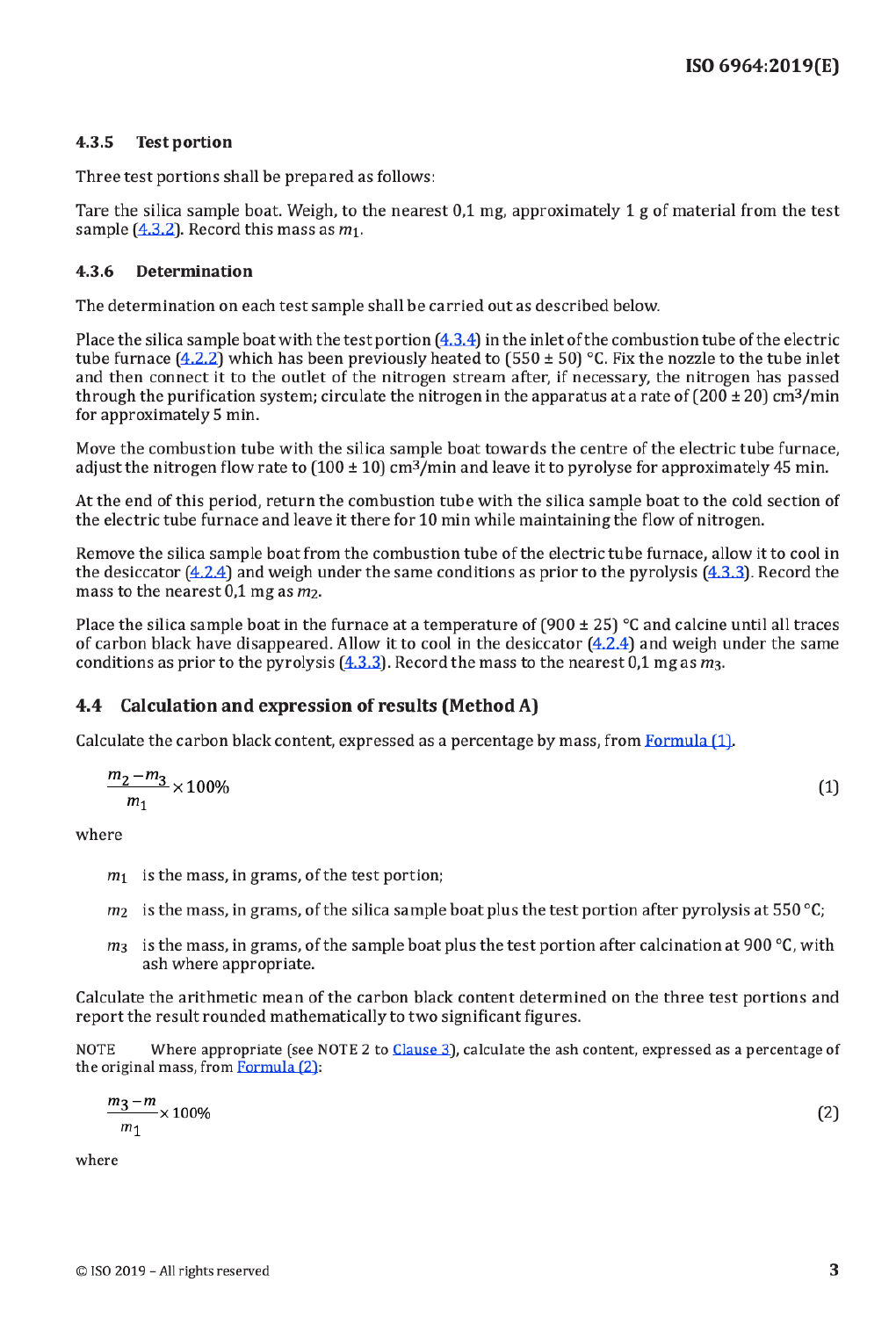- <span id="page-7-0"></span>is the mass, in grams, of the silica sample boat;  $\overline{m}$
- $m<sub>1</sub>$ is the mass, in grams, of the test portion;
- $m<sub>3</sub>$ is the mass, in grams, of the sample boat plus the test portion after calcination at 900 °C, with ash where appropriate.

Calculate the arithmetic mean of the ash content determined on the three test portions and report the result rounded mathematically to two significant figures.

#### 5 5 Method B1 or B2 : Muffle furnace (conventional B1 ) or (microwave B2 )

## 5 .1 Apparatus

 $5.1.1$ **Crucible,** recipient of quartz crystal with a lid of the same material which closes the recipient just by superposition on the recipient, with approximately 10 ml capacity.

The crucible system generates an inert atmosphere by replacing the air in the crucible due to the gases released by the sample during the pyrolysis. It is important that there is no damage on the crucible edge or on the lid because it would allow air to enter and the consequent burning of the sample.

**5.1.2** Desiccator, capable of holding the crucibles  $(5.1.1)$ .

**5.1.3** Balance, with an accuracy of  $\pm 0.1$  mg.

### **5.1.4** Conventional muffle furnace, for method B1 (5.2.6.1).

For a muffle furnace that does not have a programming system, a scan of  $(15 \pm 1)$  °C/min is equivalent **NOTE** to heating from 300 °C to 500 °C in approximately 15 min and similarly for the cooling scan.

**5.1.5** Microwave muffle furnace, for method B2  $(5.2.6.2)$ .

5.1.6 **Timer,** with an accuracy of  $(\pm 1)$  s.

### $5.2$

#### $5.2.1$ **Test conditions**

Determination of mass shall be carried out in a room at standard temperature (23  $\pm$  2) °C.

#### $5.2.2$ **Conditioning**

The test sample shall be conditioned for 24 h at  $(23 \pm 2)$  °C before preparation.

# 5.2.3 Sampling

The test specimen may be in the form of a pellet or finished product. In the last case, the specimen shall be reduced to small fragments.

# 5.2.4 Crucible preparation for the test

Take the crucible which shall be clean and weighed, and proceed as follows:

Place the crucible in the conventional muffle furnace and adjust the temperature to (900  $\pm$  25) °C. Once this temperature is reached, leave to calcinate for approximately 1 h. Then, dry the crucible in the desiccator at room temperature and weigh. Place again the crucible into the desiccator for 30 min and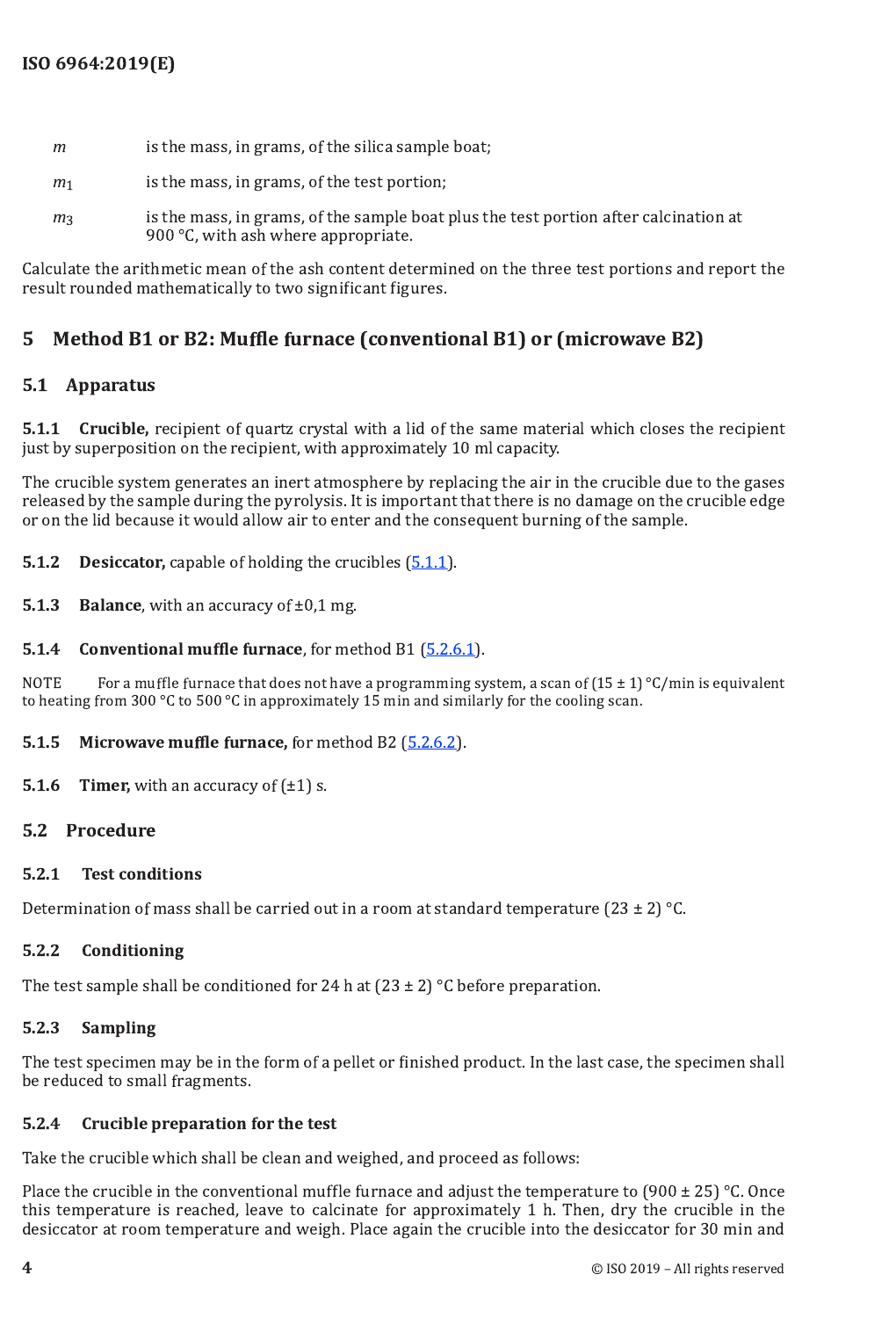<span id="page-8-0"></span>weigh again. This operation shall be repeated until constant mass, *i.e.* until two consecutive weighing do not differ by more than  $0,5$  mg. This weighing is recorded as  $m$ .

This procedure could be carried out also in a microwave muffle furnace at the same temperature but for  $15$  min.

#### $5.2.5$ Test portion

Three test portions shall be prepared as follows with the mass selected in the range dependent on the equipment used:

Tare the crucible. Weigh, to the nearest 0,1 mg, approximately 1 g to 10 g of the material according to the type of crucible used.

record the issue that is made that  $\mathbf{1}^n$ 

#### $5.2.6.1$ Method B1: Conventional muffle furnace

Place the crucible with lid and with the test portion  $(5.2.4)$  in the conventional muffle furnace  $(5.1.4)$ . The temperature shall be at (325  $\pm$  25) °C. Program the heating scan to (10 to 15  $\pm$  1) °C/min until reaching (550  $\pm$  25) °C. Let it pyrolize at this temperature for (10  $\pm$  5) minutes. Program cooling scan to  $(15 \pm 1)$  °C/min until reaching (325 ± 25) °C, initial temperature of the pyrolysis cycle.

Remove the crucible with lid from the muffle furnace and allow it to cool in the desiccator until room temperature is reached. Dry the crucible with lid in the desiccator at room temperature and remove the lid to weigh the crucible. Place the crucible in the desiccator for 30 min and weigh again. This operation shall be repeated until constant mass, i.e. until two consecutive weighing do not differ by more than 0 ,5 mg. Th is weigh ing is recorded as m<sup>2</sup> .

Place the crucible without lid in the muffle furnace and adjust the temperature to (900  $\pm$  25) °C. When this temperature is reached, calcine for  $(30 \pm 5)$  min.

Turn off the muffle furnace, wait until the temperature has dropped below  $500^{\circ}$ C and remove the crucible. Dry the crucible without the lid in the desiccator at room temperature and weigh. Place the crucible in the desiccator for 30 min and weigh again. This operation shall be repeated until constant mass, i.e. until two consecutive weighting the distributive by direct businessly displaced weighting is recorded as many

### 5.2.6.2 Method B2: Microwave muffle furnace

Place the crucible with lid and with the test portion  $(4.2.4)$  in the microwave muffle furnace  $(5.1.5)$ , which temperature shall be at  $(520 \pm 25)$  °C. Leave it to pyrolyse for  $(10 \pm 0.5)$  min.

Remove the crucible with lid from the microwave muffle furnace and allow it to cool in the desiccator until room temperature is reached. Dry the crucible with lid in the desiccator at room temperature and weigh the crucible without the lid. Place the crucible in the desiccator for 30 min and weigh again. This operation shall be repeated until constant mass, i.e. until two consecutive weighing don't differ by more than 0 ,5 mg. Th is weigh ing is recorded as m<sup>2</sup> .

Place the crucible without lid in the microwave muffle furnace and adjust the temperature at (900  $\pm$  25) °C. When this temperature is reached, calcine for (10  $\pm$  1) min.

Turn off the microwave muffle furnace, wait until the temperature has dropped below 500  $\degree$ C and remove the crucible. Cover the crucible with the lid and introduce it in the desiccator at room temperature and weigh the crucible without the lid. Place the crucible in the desiccator for 30 min and weigh again. This operation shall be repeated until constant mass, i.e. until two consecutive weighing do not differ by more than 9,5 mg. This weighting is recorded as m3 .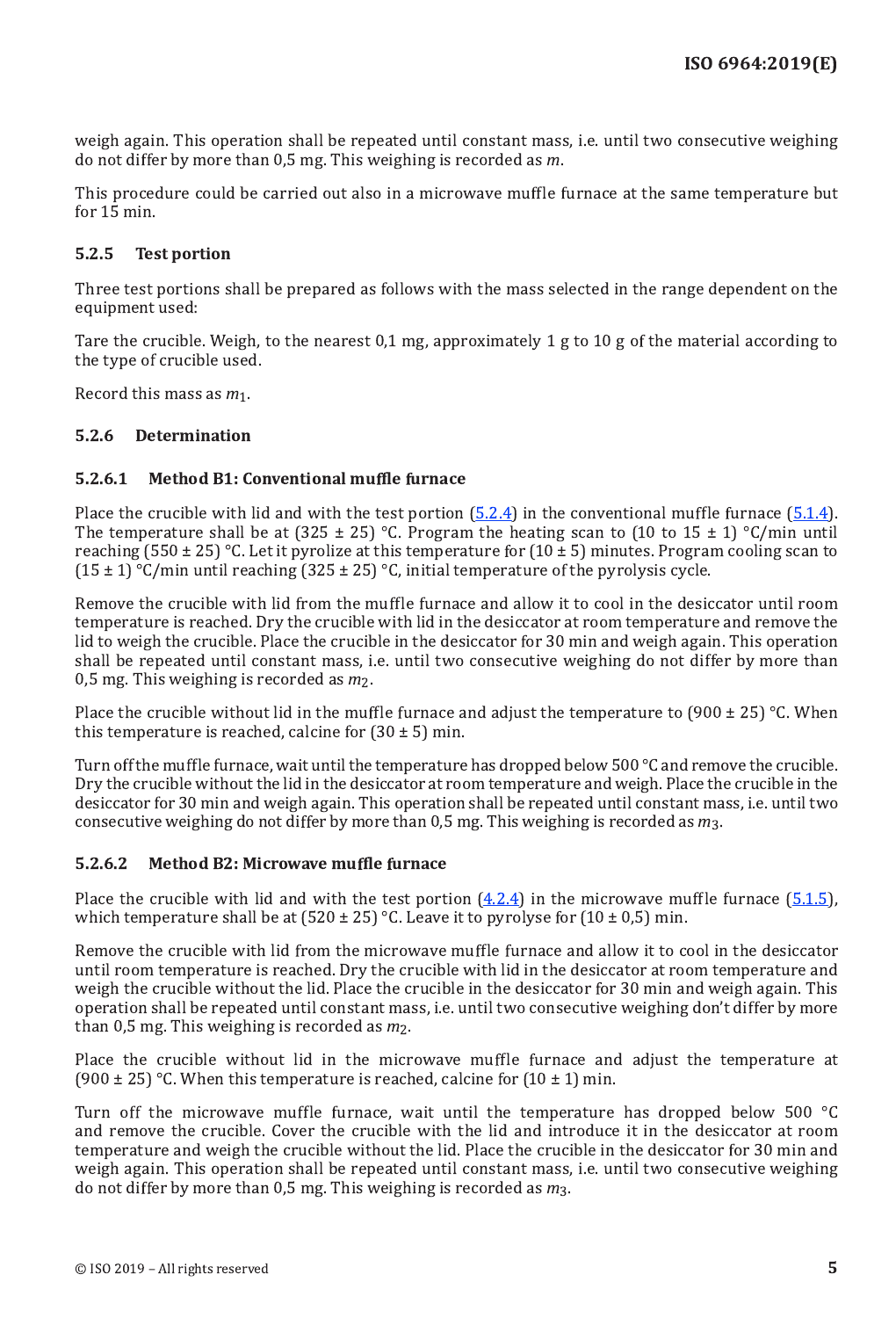## <span id="page-9-0"></span>5 .3 Calculation and expression of results (Method B1 and B2 )

Calculate the carbon black content, expressed as a percentage by mass, from Formula (3):

$$
\frac{m_2 - m_3}{m_1} \times 100\% \tag{3}
$$

- $m<sub>1</sub>$ is the mass, in grams, of the original test portion;
- . Is the mass  $\alpha$  is grams , of the cruc is the cruc in let  $\alpha$  is the test the test  $\alpha$  and  $\beta$
- $m<sub>3</sub>$ is the mass, in grams, of the crucible plus the test portion after calcination, with ash where appropriate.

Calculate the arithmetic mean of the carbon black content determined on the three test portions and report the result rounded mathematically to two significant figures.

Where appropriate (see NOTE 2,  $C_{\text{lause}}(3)$ , calculate the ash content, expressed as a percentage of the **NOTE** original mass, from Formula  $(4)$ :

$$
\frac{m_3 - m}{m_1} \times 100\% \tag{4}
$$

where  $m$  is the mass, in grams, of the crucible.

Calculate the arithmetic mean of the ash content determined on the three test portions and report the result rounded mathematically to two significant figures.

#### Method C: Thermogravimetric analyzer (TGA) 6

### 6 .1 Apparatus

For the purposes of this document, the instruments suitable for this test method given in ISO 11358-1 shall apply.

### 6 .2 Procedure

#### $6.2.1$ **Conditioning**

The test sample shall be conditioned for 24 h at  $(23 \pm 2)$  °C before preparation.

### 6.2.2 Sampling

The test specimen may be in the form of a pellet or finished product. In the last case, the specimen shall be reduced to small fragments.

NOTE This method is suitable for pellet and products containing more than 2 % carbon black.

#### $6.2.3$ Test portion

Three test portions shall be prepared from the sample in an appropriate size for the specimen holder. Microtome or razor blades are suitable for this purpose. For each sample portion proceed as follows:

- $-$  Cut 15 mg to 40 mg of test sample.
- $-$  Tare the sample holder.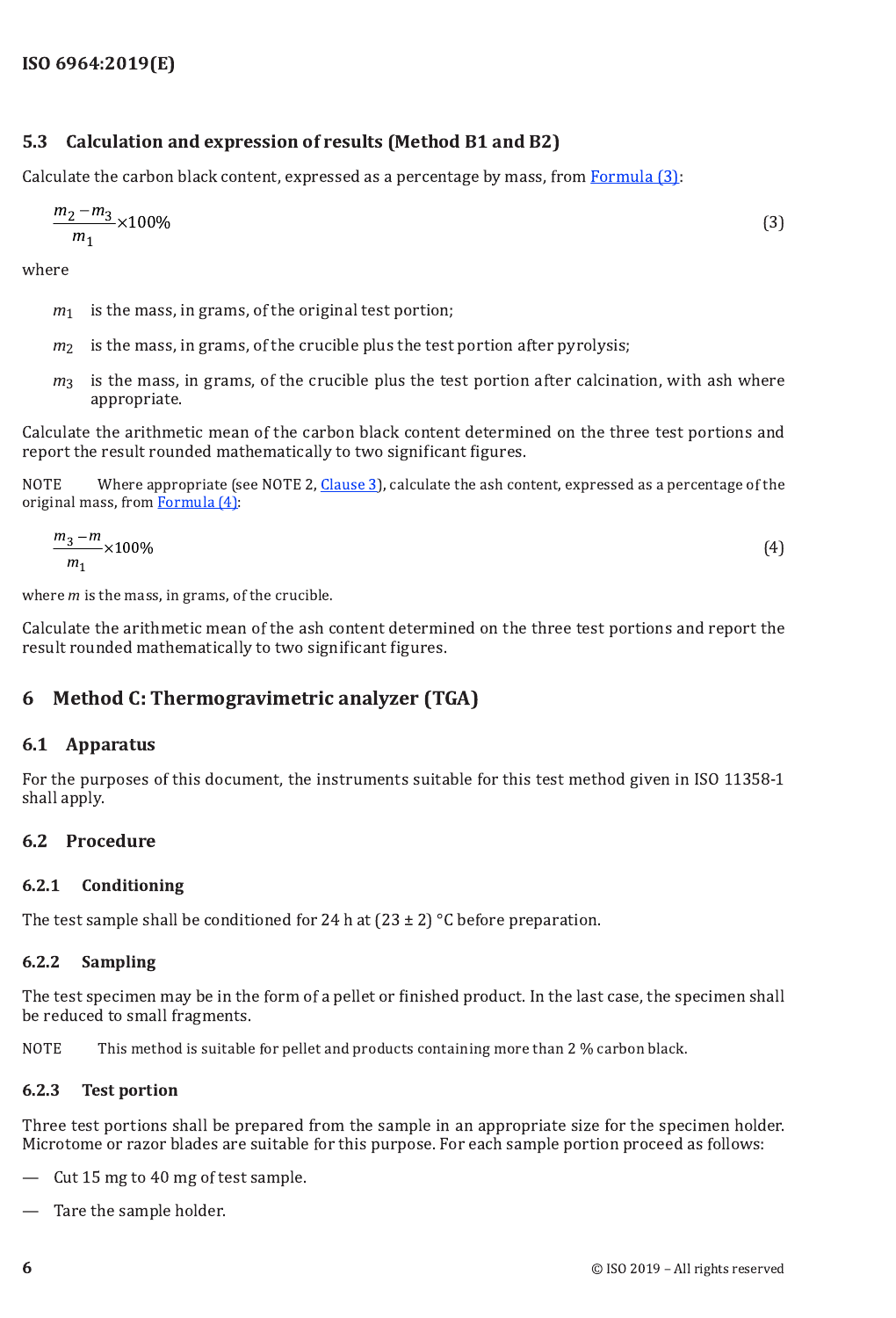<span id="page-10-0"></span>— Place the test portion in the sample holder; check whether the mass is between 15 mg and 40 mg. In case of dispute a sample between 20 mg and 30 mg should be used.

#### $6.2.4$ Temperature scanning program

The temperature scan method shall follow the next steps:

- a) Scan at 10 °C/min or at 20 °C/min from 23 °C to 800 °C (under purge of an appropriate inert gas).
- b) Isotherm at 800 °C for 15 min (under purge of an appropriate inert gas).
- c) Without cooling, scan at  $10 °C/min$  or  $20 °C/min$  from  $800 °C$  to  $900 °C$  (under purge of air/oxygen).

#### $6.2.5$ **Gas-flow rate**

Choose the gas-flow rate in accordance with ISO 11358-1 taking into account the equipment used.

#### $6.2.6$ **Determination** . . <u>.</u> . . . . . . . . . . . . . . .

Start the test and determine the percentage of carbon black measuring the mass loss produced from the air or oxygen entering.

In order to determine the percentage of carbon black, the mass loss that the test portion suffers during the heating scan [see  $6.2.4$  c]] shall be measured, expressed as a percentage. As the scope of this document only refers to the carbon black content, it is not necessary to obtain all indicated possible data of the curve (see <u>[Figure 1](#page-11-0))</u> . The curves of initial mass at 23 °C (m) and after the scan to 900 °C (m) (m) the mass loss shall be recorded , as we let the mass of the test the test the test the test of the test of the test of the test of the test of the test of the test of the test of the test of the test of the test of the method (ms) .

# 6 .3 Calculation and expression of results (Method C)

Calculate the carbon black content, expressed as a percentage by mass, from Formula  $(5)$ :

$$
\frac{m_i - m_f}{m_s} \times 100\,\%
$$
\n<sup>(5)</sup>

where  $\dots$  where  $\dots$ 

- ms is the mass  $\alpha$  is more denoted the test to the test the test the s the s the s the test method;
- $\cdots$  , as and induced in minimally minimal weak a minimal in the  $\cdots$
- mis the mass is more in the mass of the mass loss in the mass of the mass of the mass of the mass of the mass  $\overline{\phantom{a}}$

Calculate the arithmetic mean of the carbon black content (in percentage) determined on the three test portions and report the result rounded mathematically to two significant figures.

Whereappropriate (see NOTE 2, Clause 3), calculate the ash content, expressed as a percentage of the original mass, from Formula (6):

$$
\frac{m_{\rm f}}{m_{\rm s}} \times 100\,\%
$$
 (6)

Calculate the arithmetic mean of the ash content determined on the three test portions and report the result rounded mathematically to two significant figures.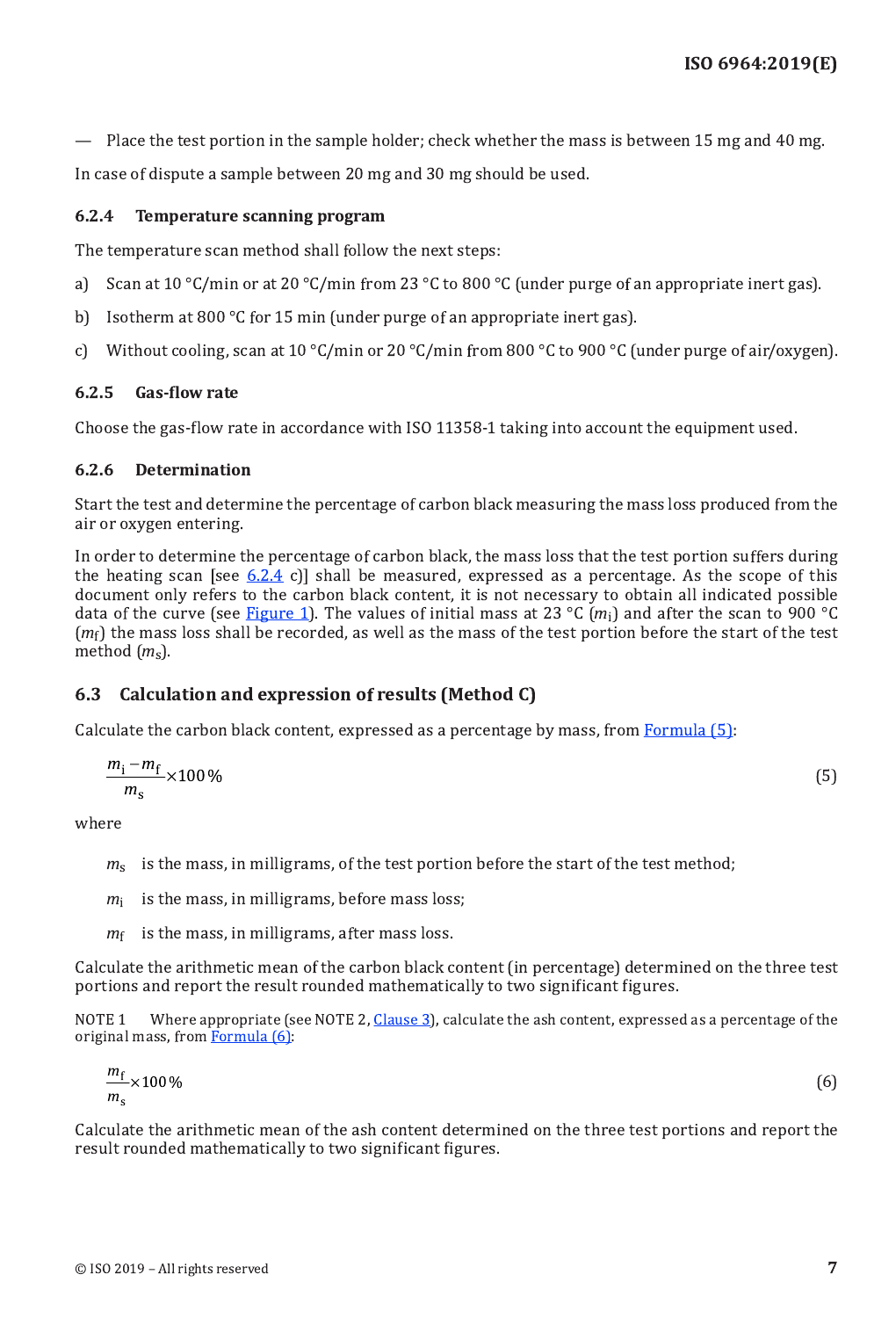<span id="page-11-0"></span>The results obtained from test specimens which have had an anomalous behaviour after the test method, can be rejected.

NOTE 2 Sometimes it is necessary to alternate the calculation of the analysis software with a manual calculation using the software, recording the weight of the test portion in each stage: initially, before the carbon black loss and after carbon black loss.



### Key

- <sup>Y</sup> mass (mg)
- X temperature  $({}^{\circ}C)/$  time (min)
- $m<sub>s</sub>$ mass, in milligrams, of the test portion before the start of the test method
- $m<sub>i</sub>$ mass, in milligrams, before mass loss
- $m_f$  mass, in milligrams, after mass loss

### Figure 1 — Example of a thermogravimetric curve

#### $\overline{7}$ **Test report**

The test report shall include the following information:

- a) reference to this document, i.e. ISO 6964:2019;
- b) full identification of the sample and the method by which it was taken (from the material delivered, or from the wall of the pipe or from the fitting);
- c) the test method used and number of samples tested;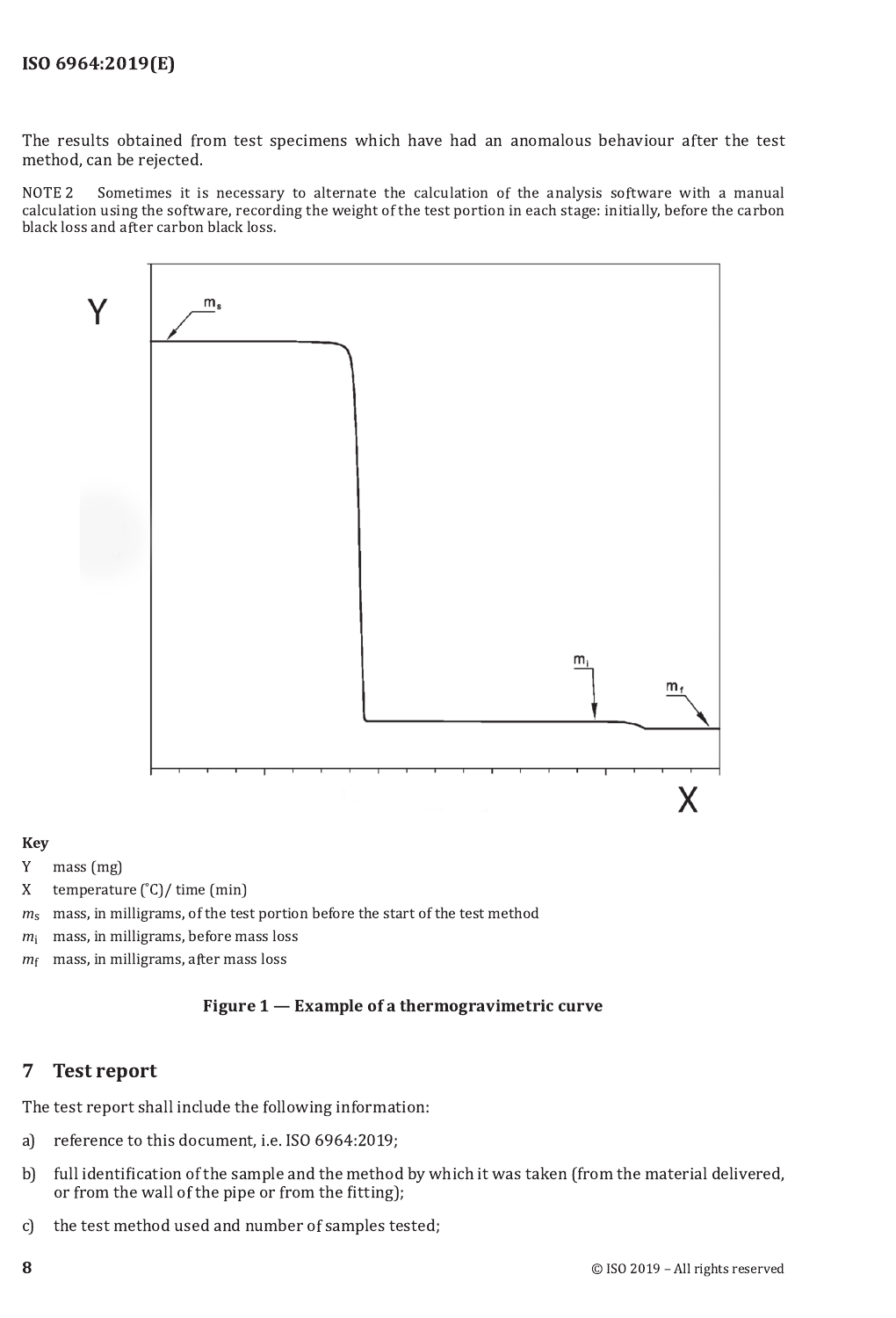- d) the carbon black content, expressed as a percentage by mass, calculated as described in each method procedure
	- $-$  individual values,
	- mean value,
- e) the presence or absence of ash after calcination; if the value is greater than 1 % of the original mass of the test portion, report the amount and add a note to the report that the carbon black content may be over-estimated;
- f) all operating details not specified in this document, or regarded as optional, as well as any incidents likely to have had an effect on the results;
- g) date of the test.